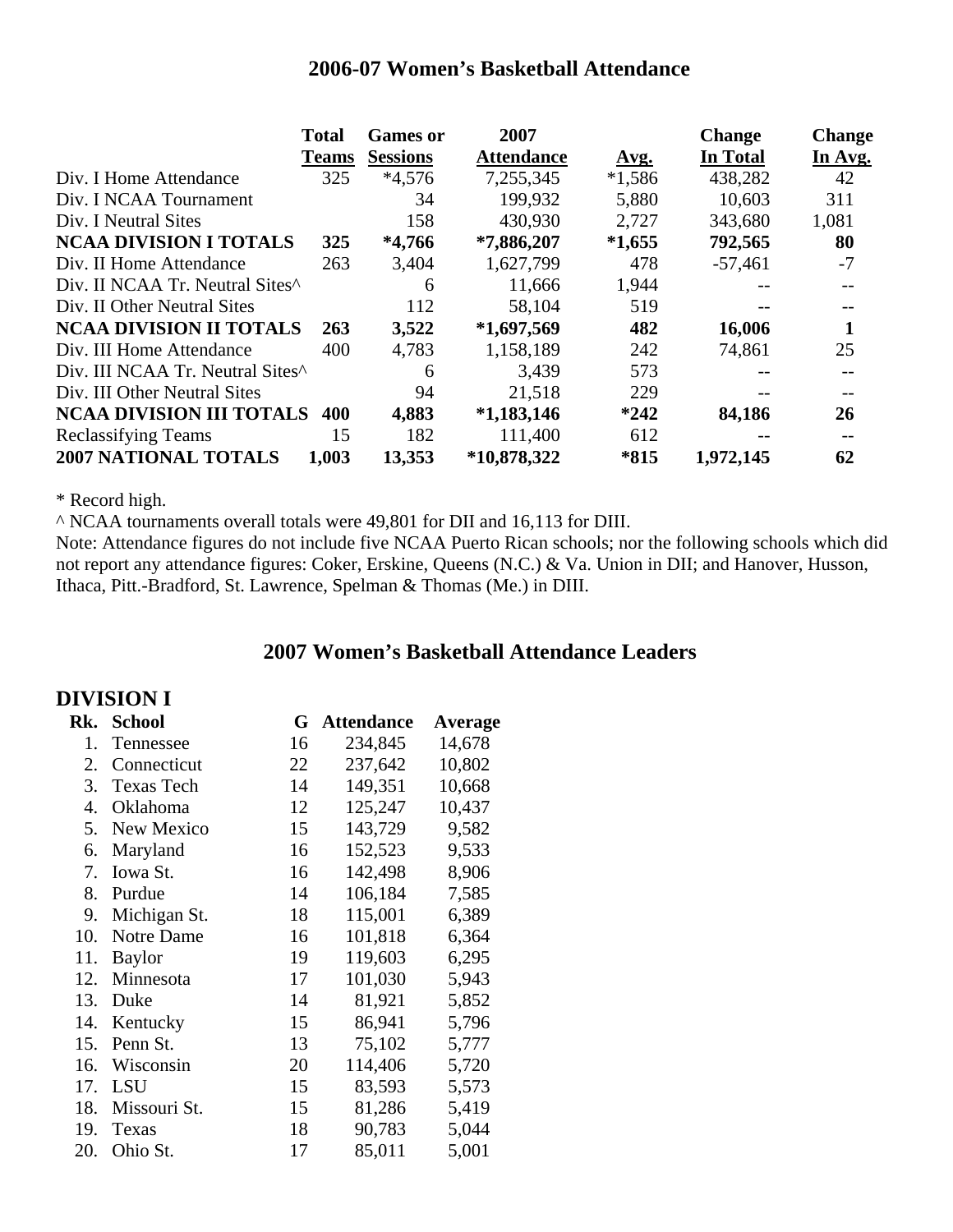| 21. | North Carolina     | 18 | 86,678 | 4,815 |
|-----|--------------------|----|--------|-------|
| 22. | Wyoming            | 17 | 78,847 | 4,638 |
| 23. | Vanderbilt         | 16 | 72,215 | 4,513 |
| 24. | Georgia            | 13 | 58,311 | 4,485 |
| 25. | Texas A&M          | 16 | 71,066 | 4,442 |
| 26. | Middle Tenn.       | 15 | 62,351 | 4,157 |
| 27. | Iowa               | 15 | 61,987 | 4,132 |
| 28. | Nebraska           | 14 | 57,540 | 4,110 |
| 29. | Kansas St.         | 18 | 73,142 | 4,063 |
| 30. | Pittsburgh         | 14 | 56,109 | 4,008 |
| 31. | Montana            | 16 | 63,442 | 3,965 |
| 32. | Virginia           | 19 | 69,688 | 3,668 |
| 33. | Rutgers            | 13 | 47,500 | 3,654 |
| 34. | Indiana St.        | 12 | 43,319 | 3,610 |
| 35. | Old Dominion       | 15 | 53,430 | 3,562 |
| 36. | Arizona St.        | 16 | 56,027 | 3,502 |
| 37. | Stanford           | 18 | 57,704 | 3,206 |
| 38. | Dayton             | 11 | 35,088 | 3,190 |
| 39. | Louisville         | 18 | 55,865 | 3,104 |
| 40. | Virginia Tech      | 17 | 50,668 | 2,980 |
| 41. | Oregon             | 15 | 43,973 | 2,932 |
| 42. | Oklahoma St.       | 17 | 47,447 | 2,791 |
| 43. | Kansas             | 16 | 42,508 | 2,657 |
| 44. | North Carolina St. | 16 | 41,861 | 2,616 |
| 45. | Wichita St.        | 17 | 44,301 | 2,606 |
| 46. | Washington         | 15 | 38,594 | 2,573 |
| 47. | Louisiana Tech     | 13 | 33,176 | 2,552 |
| 48. | Arkansas           | 13 | 31,135 | 2,395 |
| 49. | DePaul             | 12 | 28,587 | 2,382 |
| 50. | <b>TCU</b>         | 16 | 37,762 | 2,360 |

#### **All Games (Home, Road, Neutral)**

|    | Rk. School        | G  | <b>Attendance</b> |
|----|-------------------|----|-------------------|
| 1. | Tennessee         | 37 | 426,191           |
| 2. | Connecticut       | 36 | 304,038           |
|    | 3. Oklahoma       | 33 | 243,963           |
|    | 4. Maryland       | 34 | 241,280           |
|    | 5. Iowa St.       | 35 | 240,296           |
|    | 6. Texas Tech     | 31 | 211,782           |
|    | 7. North Carolina | 38 | 211,469           |
| 8. | Purdue            | 37 | 207,793           |
|    | 9. New Mexico     | 33 | 204,999           |
|    | 10. Baylor        | 34 | 200,139           |

# **Largest Increase From Previous Year**

|    |             |    | 2007   | 2006  | <b>Change</b> |
|----|-------------|----|--------|-------|---------------|
|    | Rk. School  | G  | Avg.   | Avg.  | in Avg.       |
|    | 1. Maryland | 16 | 9,533  | 4,813 | 4,720         |
|    | 2. Wyoming  | 17 | 4,638  | 1,699 | 2,939         |
| 3. | Oklahoma    | 12 | 10,437 | 7,630 | 2,807         |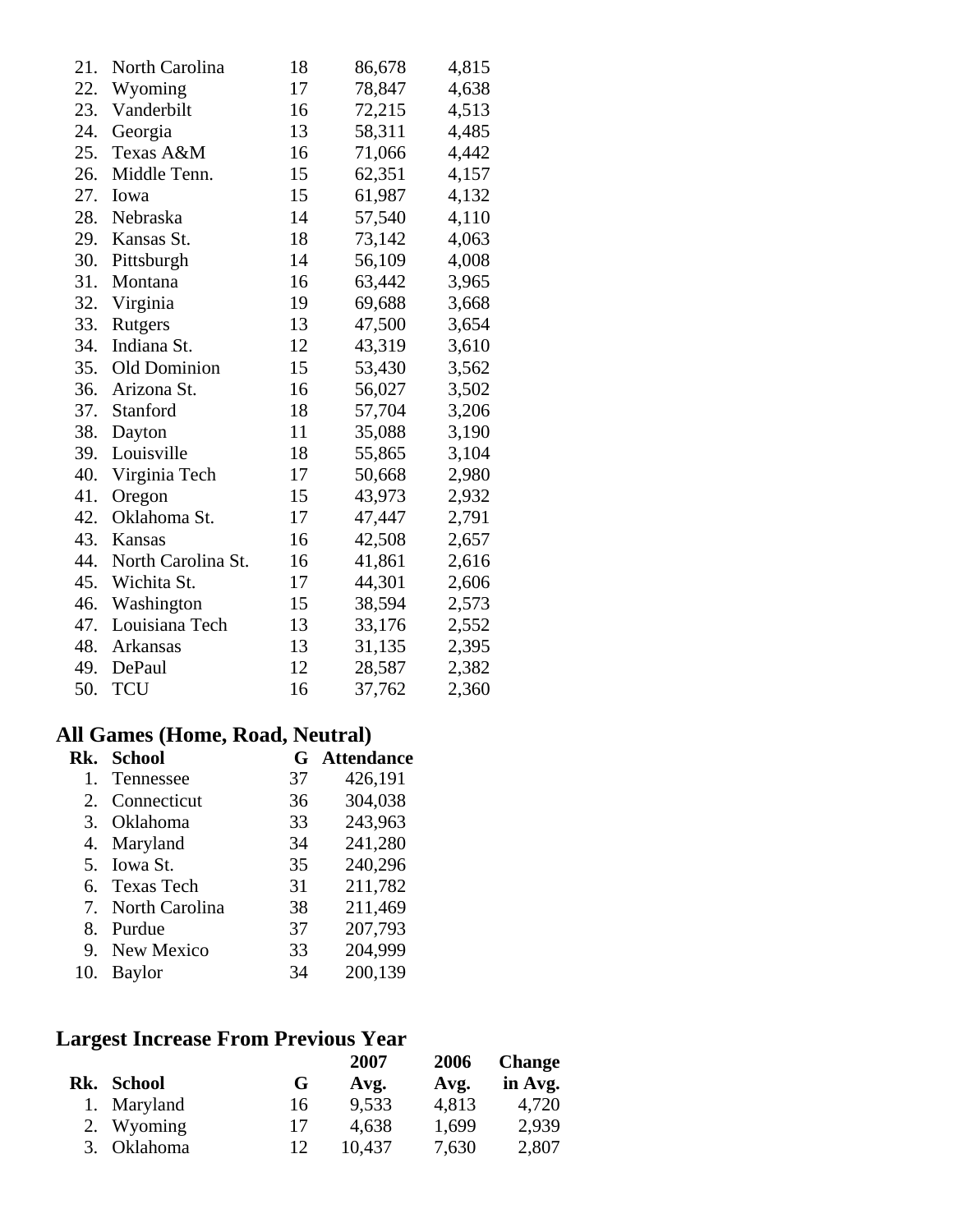| 4. Pittsburgh   | 14 | 4,008 | 1,558 | 2,450 |
|-----------------|----|-------|-------|-------|
| 5. Dayton       | 11 | 3,190 | 1,604 | 1,586 |
| 6. Middle Tenn. | 15 | 4,157 | 2,699 | 1,458 |
| 7. Cincinnati   | 16 | 1,851 | 459   | 1,392 |
| 8. Arizona St.  | 16 | 3,502 | 2,137 | 1,365 |
| 9. Iowa St.     | 16 | 8,906 | 7,667 | 1,239 |
| 10. South Fla.  | 19 | 1,818 | 626   | 1,192 |

## **DIVISION II**

|     | Rk. School          | G  | <b>Attendance</b> | Average |
|-----|---------------------|----|-------------------|---------|
| 1.  | Washburn            | 14 | 35,875            | 2,563   |
|     | 2. Emporia St.      | 14 | 33,887            | 2,421   |
|     | 3. Northern St.     | 12 | 28,824            | 2,402   |
|     | 4. Mo. Western St.  | 16 | 34,804            | 2,175   |
|     | 5. North Dakota     | 19 | 38,912            | 2,048   |
|     | 6. South Dakota     | 16 | 31,109            | 1,944   |
|     | 7. Augustana (S.D.) | 16 | 28,618            | 1,789   |
|     | 8. St. Cloud St.    | 13 | 22,096            | 1,700   |
| 9.  | <b>Benedict</b>     | 12 | 20,380            | 1,698   |
| 10. | Central Mo.         | 12 | 19,380            | 1,615   |

## **DIVISION III**

|     | Rk. School        | G  | <b>Attendance</b> | Average |
|-----|-------------------|----|-------------------|---------|
|     | 1. Howard Payne   | 17 | 25,338            | 1,490   |
|     | 2. Wis.-Stout     | 13 | 18,771            | 1,444   |
|     | 3. Bowdoin        | 14 | 18,720            | 1,337   |
|     | 4. Hope           | 12 | 14,683            | 1,224   |
|     | 5. New York U.    | 18 | 19,188            | 1,066   |
|     | 6. Capital        | 14 | 13,955            | 997     |
|     | 7. Chris. Newport | 13 | 10,707            | 824     |
|     | 8. Hardin-Simmons | 12 | 9,513             | 793     |
| 9.  | Scranton          | 16 | 11,875            | 742     |
| 10. | Wis.-Eau Claire   | 13 | 9,587             | 737     |

#### **2007 Women's Basketball Conference Attendance**

*(figure includes home attendance of each member plus neutral site game or session attendance from conference tournament, if applicable)* 

# **DIVISION I**

|    | Rk. School         | G  | <b>Teams</b> | <b>Attendance</b> | Average  |
|----|--------------------|----|--------------|-------------------|----------|
| 1. | $Big$ 12           | 12 | 198          | $**1,023,576$     | 5,170    |
|    | 2. Big Ten         | 11 | 179          | 773,446           | 4,321    |
|    | 3. Southeastern    | 12 | 192          | 753,702           | 3,926    |
|    | 4. Atlantic Coast  | 12 | 198          | $*664,622$        | $*3,357$ |
|    | 5. Big East        | 16 | 241          | $*712,785$        | 2,958    |
|    | 6. Mountain West   | 9  | 141          | *370,903          | 2,631    |
|    | 7. Pacific-10      | 10 | 153          | 342,139           | 2,236    |
|    | 8. Missouri Valley | 10 | 150          | 315,693           | 2,105    |
| 9. | Western Athletic   | 9  | 128          | 150,442           | 1,175    |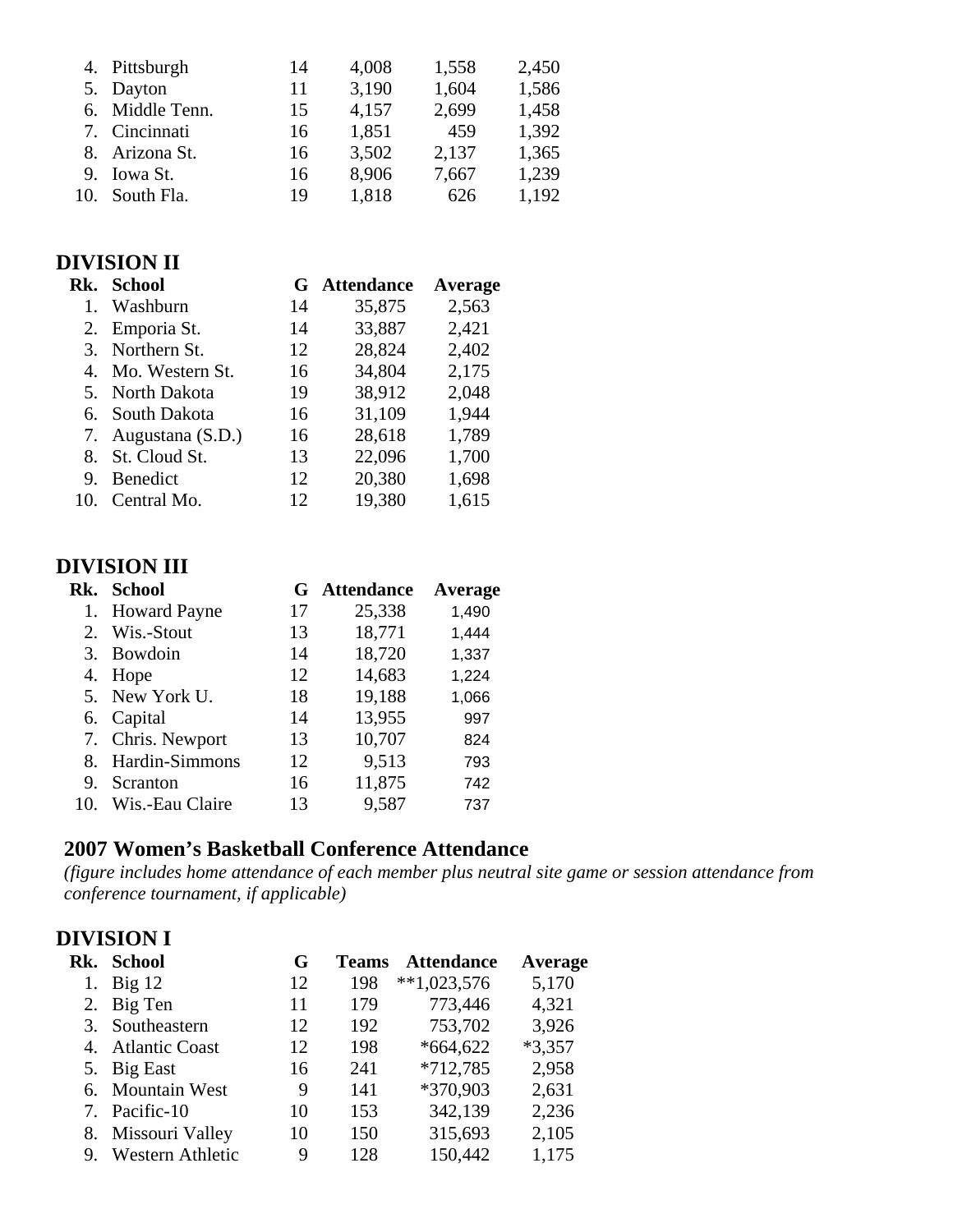| 10. | Sun Belt #        | 13             | 189 | $*214,574$ | 1,135  |
|-----|-------------------|----------------|-----|------------|--------|
| 11. | Big Sky #         | 9              | 129 | 143,554    | 1,113  |
| 12. | Atlantic 10       | 14             | 193 | $*209,460$ | 1,085  |
| 13. | Colonial          | 12             | 167 | 169,213    | 1,013  |
| 14. | Mid-American      | 12             | 159 | 159,614    | 1,004  |
| 15. | America East      | 9              | 120 | 118,160    | 985    |
| 16. | Conference USA    | 12             | 183 | 173,382    | 947    |
| 17. | Ohio Valley       | 11             | 146 | 137,953    | 945    |
| 18. | Southwestern      | 10             | 122 | 114,738    | 940    |
| 19. | Mid-Eastern       | 11             | 142 | 116,872    | 823    |
| 20. | Metro Atlantic    | 10             | 139 | $*111,592$ | 803    |
| 21. | Mid-Continent#    | 8              | 115 | 83,434     | 726    |
| 22. | Patriot           | 8              | 110 | 78,296     | 712    |
| 23. | Horizon           | 9              | 127 | 85,423     | $+673$ |
| 24. | <b>West Coast</b> | 8              | 119 | 78,432     | 659    |
| 25. | Southland #       | 12             | 162 | 98,065     | 605    |
| 26. | Southern          | 10             | 142 | 84,819     | 597    |
| 27. | Big South         | 8              | 112 | $*66,843$  | 597    |
| 28. | Big West          | 8              | 118 | 61,942     | 525    |
| 29. | <b>Ivy</b>        | 8              | 99  | 48,144     | 486    |
| 30. | Atlantic Sun #    | 10             | 131 | 61,150     | 467    |
| 31. | Northeast         | 11             | 158 | *69,499    | $*440$ |
|     | Independents      | $\overline{4}$ | 51  | 16,839     | 330    |

*\*\* - all-time NCAA conference record; \* - conference record; + - tied conference record # - different conference lineup from previous year* 

# **DIVISION II**

|                | Rk. School               | G  | <b>Teams</b> | <b>Attendance</b> | Average |
|----------------|--------------------------|----|--------------|-------------------|---------|
|                | <b>North Central</b>     |    | 100          | 146,596           | 1,466   |
| 2.             | Mid-America Intercol. 10 |    | 140          | 192,008           | 1,371   |
|                | 3. CIAA                  | 10 | 127          | 89,524            | 705     |
|                | 4. Lone Star             | 15 | 192          | 122,147           | 636     |
|                | 5. Northern Sun          | 10 | 137          | 84,816            | 619     |
|                | 6. Great Lakes Valley    | 14 | 191          | 104,683           | 548     |
| 7 <sup>1</sup> | <b>SIAC</b>              | 12 | 140          | 72,977            | 521     |
|                | 8. Gulf South            | 15 | 186          | 94,753            | 509     |
|                | 9. Great Lake Intercol.  | 13 | 166          | 84,118            | 507     |
| 10.            | South Atlantic           | 9  | 121          | 55,517            | 459     |

# **DIVISION III**

| Rk. School             | G  | <b>Teams</b> | <b>Attendance</b> | Average |
|------------------------|----|--------------|-------------------|---------|
| 1. Wisconsin Intercol. | 9  | 113          | 57,141            | 505     |
| 2. Ohio AC             | 10 | 118          | 56,529            | 479     |
| 3. American Southwest  | 15 | 183          | 87,645            | 478     |
| 4. University          | 8  | 105          | 46,359            | 441     |
| 5. Iowa Intercol.      | 9  | 99           | 40,108            | 405     |
| 6. Michigan Intercol.  | 9  | 98           | 37,480            | 382     |
| 7. NESCAC              | 11 | 111          | 40,819            | 367     |
| Northwest              | 9  | 109          | 35,747            | 327     |